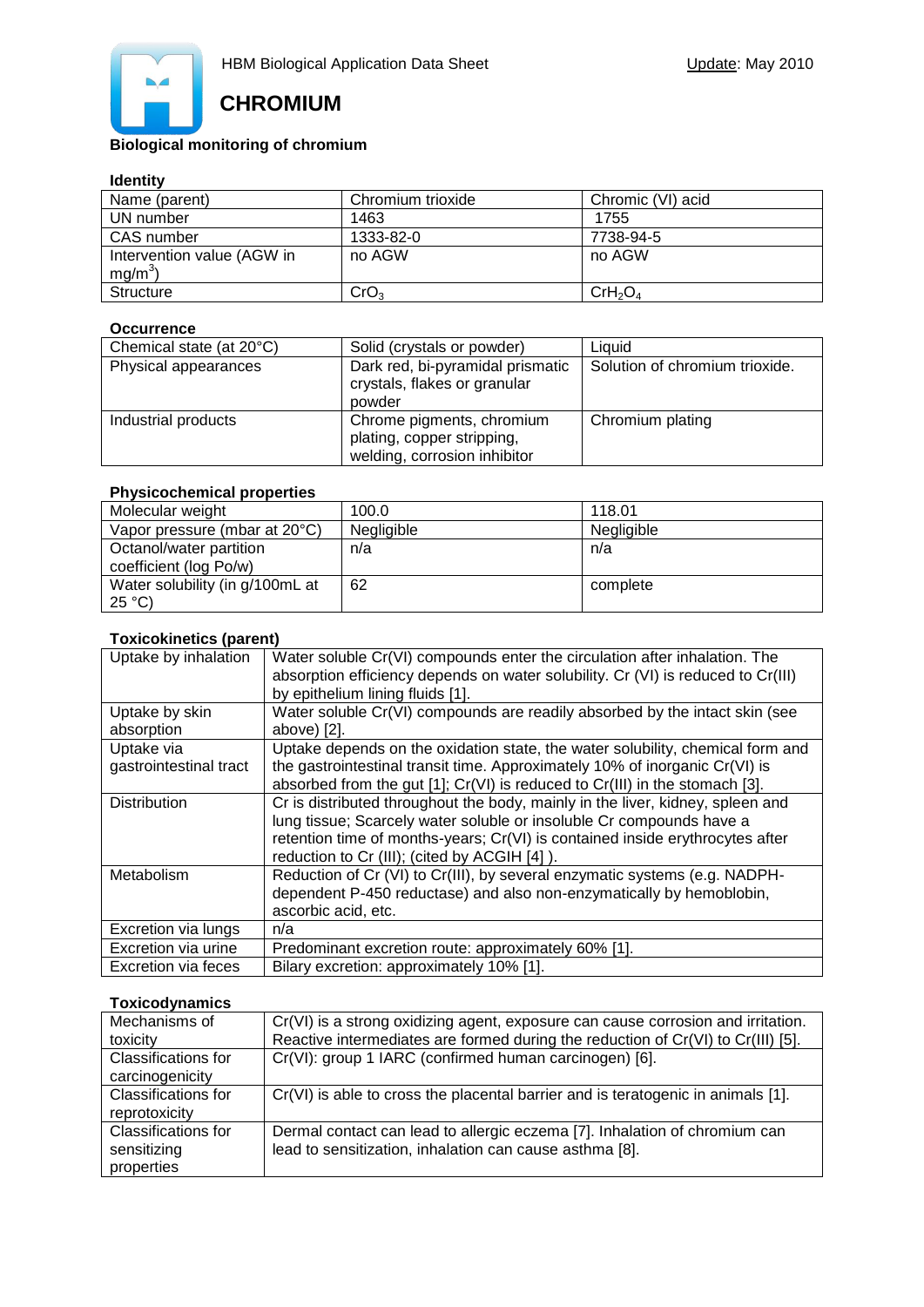

**Biological monitoring**

| <b>Biomarkers</b>                                                                                                                                                                                                 | Chromium in urine                                                                                                                                                                                                                                         | <b>Chromium in erythrocytes</b>                                                                                                         | Chromium in plasma                                                                                                                      |
|-------------------------------------------------------------------------------------------------------------------------------------------------------------------------------------------------------------------|-----------------------------------------------------------------------------------------------------------------------------------------------------------------------------------------------------------------------------------------------------------|-----------------------------------------------------------------------------------------------------------------------------------------|-----------------------------------------------------------------------------------------------------------------------------------------|
| Molecular weight                                                                                                                                                                                                  | 52.0                                                                                                                                                                                                                                                      | 52.0                                                                                                                                    | 52.0                                                                                                                                    |
| Involved enzymatic metabolism                                                                                                                                                                                     | reduction of Cr (VI) to Cr(III)                                                                                                                                                                                                                           | reduction of Cr(VI) to Cr(III) by ferro-<br>hemoglobin                                                                                  |                                                                                                                                         |
| <b>Biological material</b>                                                                                                                                                                                        | urine                                                                                                                                                                                                                                                     | venous blood sample                                                                                                                     | venous blood sample                                                                                                                     |
|                                                                                                                                                                                                                   |                                                                                                                                                                                                                                                           |                                                                                                                                         |                                                                                                                                         |
| Type of sample                                                                                                                                                                                                    | spot urine                                                                                                                                                                                                                                                | venous blood sample                                                                                                                     | venous blood sample                                                                                                                     |
| Sampling strategy                                                                                                                                                                                                 | $<$ 48 h                                                                                                                                                                                                                                                  | Up to 4 weeks after exposure                                                                                                            | $<$ 48 h                                                                                                                                |
| Excretion pattern                                                                                                                                                                                                 | - Triphasic: 7 h, 15-30 d and 3-5 y<br>- Linear elimination during lifespan of<br>(based on studies in welders) [9, 10]<br>erythrocytes (120-126 days)<br>- Biphasic: 36 d and 730 d (based on<br>a welder accidentally exposed to<br>welding fumes) [11] |                                                                                                                                         | - Triphasic: 7 hours, 15-30 days and<br>3-5 years (based on studies in<br>welders) [9, 10]                                              |
| <b>Materials</b>                                                                                                                                                                                                  | Acid-washed plastic bottles                                                                                                                                                                                                                               | Trace metal-free tubes; siliconized<br>needles                                                                                          | Trace metal-free tubes; siliconized<br>needles                                                                                          |
| Transportation                                                                                                                                                                                                    | Within 24 hours at 4°C                                                                                                                                                                                                                                    | Within 24 hours at 4°C                                                                                                                  | Within 24 hours at 4°C                                                                                                                  |
| Storage                                                                                                                                                                                                           | 24 hours at 4 $\degree$ C in the dark; for > 6<br>months at -20°C                                                                                                                                                                                         | 4°C until fractioning; fractioning into<br>plasma and erythrocytes within 24<br>hours after collection, after fraction<br>keep at -20°C | 4°C until fractioning; fractioning into<br>plasma and erythrocytes within 24<br>hours after collection, after fraction<br>keep at -20°C |
| Stability                                                                                                                                                                                                         | for $> 6$ months at -20 $^{\circ}$ C                                                                                                                                                                                                                      | for $> 6$ months at -20 $^{\circ}$ C                                                                                                    | for $> 6$ months at -20 $^{\circ}$ C                                                                                                    |
| Measurement principle<br>- Atomic absorption spectrometry<br>(AAS) with Zeeman background<br>correction [12]<br>- High-resolution - Inductively<br>coupled plasma-quadruple mass<br>spectrometry (HR-ICP-MS) [13] |                                                                                                                                                                                                                                                           | AAS with Zeeman background<br>correction [12]                                                                                           | AAS with Zeeman background<br>correction [12]                                                                                           |
| Limit of quantification                                                                                                                                                                                           | 0.1 µg/ L (AAS) [12]<br>15 ng Cr / L urine (detection limit)<br>(ICP-MS) [13]                                                                                                                                                                             | $0.15 \mu g/L$ of plasma [12]                                                                                                           | $0.06 \mu g/L$ of full blood [12]                                                                                                       |
| Aliquot for 1 analysis                                                                                                                                                                                            | 5 mL                                                                                                                                                                                                                                                      | 5 mL                                                                                                                                    | 5mL                                                                                                                                     |
| Recommended adjustments                                                                                                                                                                                           | Adjustment for creatinine                                                                                                                                                                                                                                 | Adjusted for hematocrit                                                                                                                 | Adjusted for hematocrit                                                                                                                 |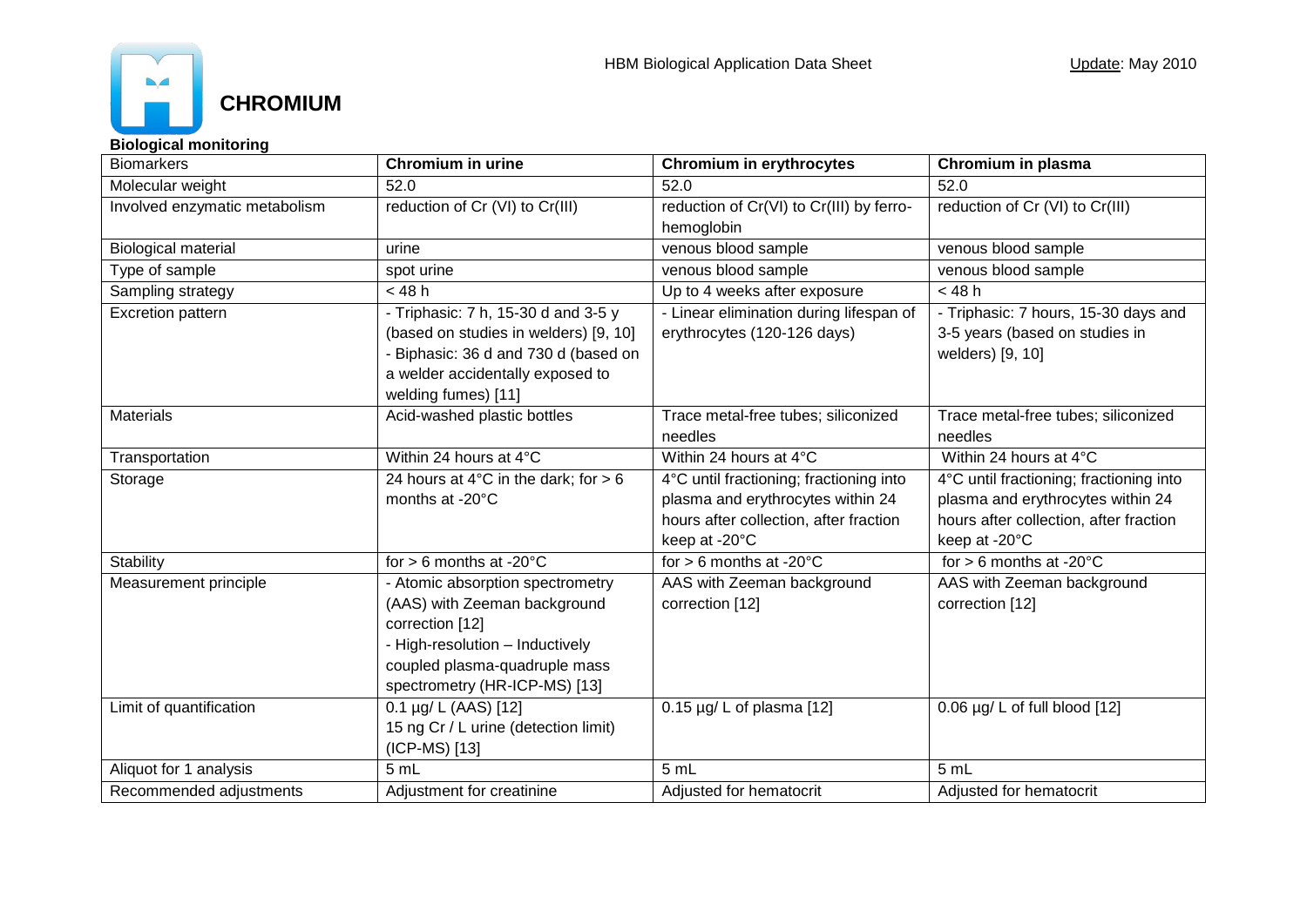

| Preferred units for expression of | µg Cr/ g creatinine                                                                                                 |                               | $\mu$ g/L                                           |                 | $\mu$ g/L                                           |
|-----------------------------------|---------------------------------------------------------------------------------------------------------------------|-------------------------------|-----------------------------------------------------|-----------------|-----------------------------------------------------|
| results                           |                                                                                                                     |                               |                                                     |                 |                                                     |
| Conversion factor                 | $\mu$ g/g = 2.18 $\mu$ mol/mol creatinine                                                                           |                               | 1 $\mu$ g/L = 19.2 $*$ 10 <sup>-3</sup> $\mu$ mol/L |                 | 1 $\mu$ g/L = 19.2 $*$ 10 <sup>-3</sup> $\mu$ mol/L |
| Biological exposure value US      | - End of shift at end of workweek: 25                                                                               |                               |                                                     |                 |                                                     |
|                                   | $\mu$ g / L [4]                                                                                                     |                               |                                                     |                 |                                                     |
|                                   |                                                                                                                     | - Increase of 10 µg /L during |                                                     |                 |                                                     |
|                                   | workshift [4]                                                                                                       |                               |                                                     |                 |                                                     |
| Biological exposure value Germany | $CrO3$ in air                                                                                                       | Chromium (µg/L)               | $CrO3$ in air                                       | Chromium (µg/L) | $\blacksquare$                                      |
| $[14]$                            | (mg/m <sup>3</sup> )                                                                                                | (sampling time:               | (mg/m <sup>3</sup> )                                | (long-term      |                                                     |
|                                   |                                                                                                                     | end of shift)                 |                                                     | exposure)       |                                                     |
|                                   | 0.03                                                                                                                | 12                            | 0.03                                                | 9               |                                                     |
|                                   | 0.05                                                                                                                | 20                            | 0.05                                                | 17              |                                                     |
|                                   | 0.08                                                                                                                | 30                            | 0.08                                                | 25              |                                                     |
|                                   | 0.10                                                                                                                | 40                            | 0.10                                                | 35              |                                                     |
| BIOMONECS background in non-      | $0.42 \mu g/g$ creatinine                                                                                           |                               |                                                     |                 |                                                     |
| smoking m/f adults (based P0.95)  |                                                                                                                     |                               |                                                     |                 |                                                     |
| $[15]$                            |                                                                                                                     |                               |                                                     |                 |                                                     |
| Background value                  | $0.2 - 2$ µg/L [16]; cited from ACGIH                                                                               |                               | $< 7 \mu g / L$ [17]                                |                 |                                                     |
|                                   | $[4]$                                                                                                               |                               |                                                     |                 |                                                     |
| Possible confounders              | Occupational exposure (chromium plating, use of chromate-containg primers, metal work in particular stainless steel |                               |                                                     |                 |                                                     |
|                                   | welding), patients with orthopedic or orthodontistic metal implants/prostheses and active smoking                   |                               |                                                     |                 |                                                     |